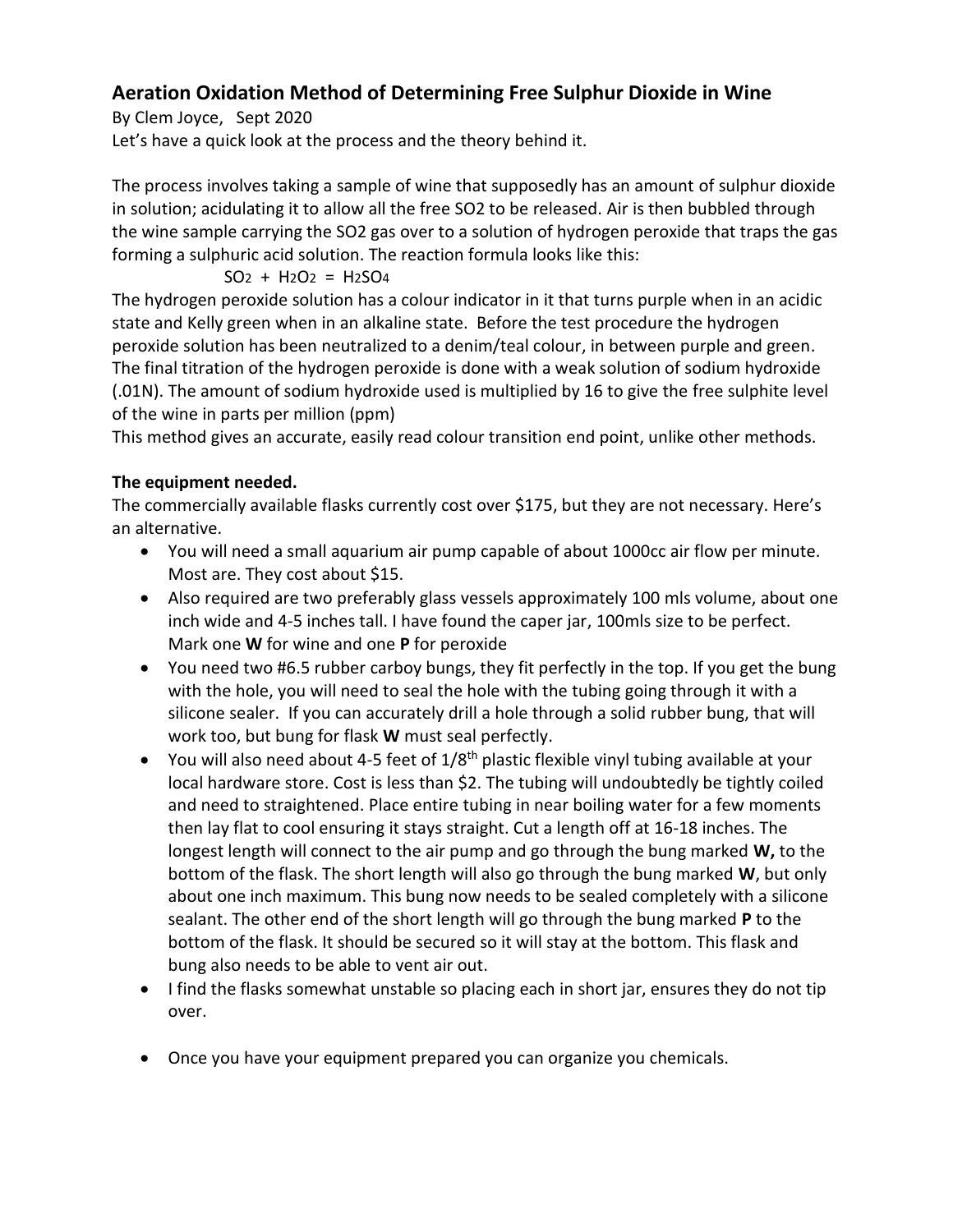#### **Che**m**icals you will need.**

#### **1. Sodium Hydroxide solution**

- Provided is a bottle of standardized 1N concentration sodium hydroxide. This will do 3000 tests, more than you will need in the near future, but it will gradually deteriorate and need to be replaced after a few years, which I will do.
- This strength of sodium hydroxide needs to be diluted to strength of .01N and made fresh periodically. Carefully fill your 1 ml syringe with 1N NaOH and put into your prepared bottle marked **.01N Sodium Hydroxide.** With a 50 ml syringe and accurately put a **total of 99mls** of steamed distilled water into your bottle. Only use stemmed distilled water for your water additions. Mix well. **You now have 100mls** of the strength you need. You can make it up fresh when you have used about 75mls of it, or about every 3 months. Keep this bottle well sealed. You can do duplicate tests with old and new to see how much if any, it has deteriorated.
- **2. Bottle of Colour Indicator** for A/O test (Methylene Blue/ Methyl Red)

# **3. Hydrogen Peroxide solution.**

- Hydrogen Peroxide is available in different concentrations: 30% from some suppliers as well as the common 3% (labeled 10 Volume) available from the drugstore. Both contain preservatives and when diluted, re-act exactly the same and give the same results.
- Take 3% drugstore hydrogen peroxide solution and make a 1% solution by diluting 1 part peroxide with 2 parts distilled water. Only use stemmed distilled water for your water additions. You can use a graduated cylinder or a syringe to measure your proportions. Place this in an appropriate marked bottle **1 % Hydrogen Peroxide**, with lid. If you have some left over, it keeps well for next time.
- You will use 10mls of this 1% solution per test so make enough for all the tests you will do short term. I keep my 10 ml syringe in my bottle of prepared 1% peroxide. Keep your syringes separate and marked so you don't cross contaminate anything.
- Once you have your 1% peroxide solution prepared, add a few drops of the Methylene Blue/ Methyl Red colour indicator solution. About 3-4 drops per 50 mls of peroxide solution. The solution will turn purple. This indicates the peroxide is slightly acid. The more drops you add, the darker the solution will get. It does not need to be very dark to see the colour change. You will get used to seeing the best colour that suites you.
- Now take your **.01N solution** of sodium hydroxide and draw up about 1ml into your 3ml syringe. Add this, a drop at a time to the 1% Peroxide purple solution mixing well between drops **until** the colour changed to a denim/teal colour, lacking any purple hue. You will see the colour gradually change. This is your neutral point When you do your final titration of the test, this will be the sample colour you will want to come back to.

Adding more drops of the sodium hydroxide will cause the colour to change to green which is too far.